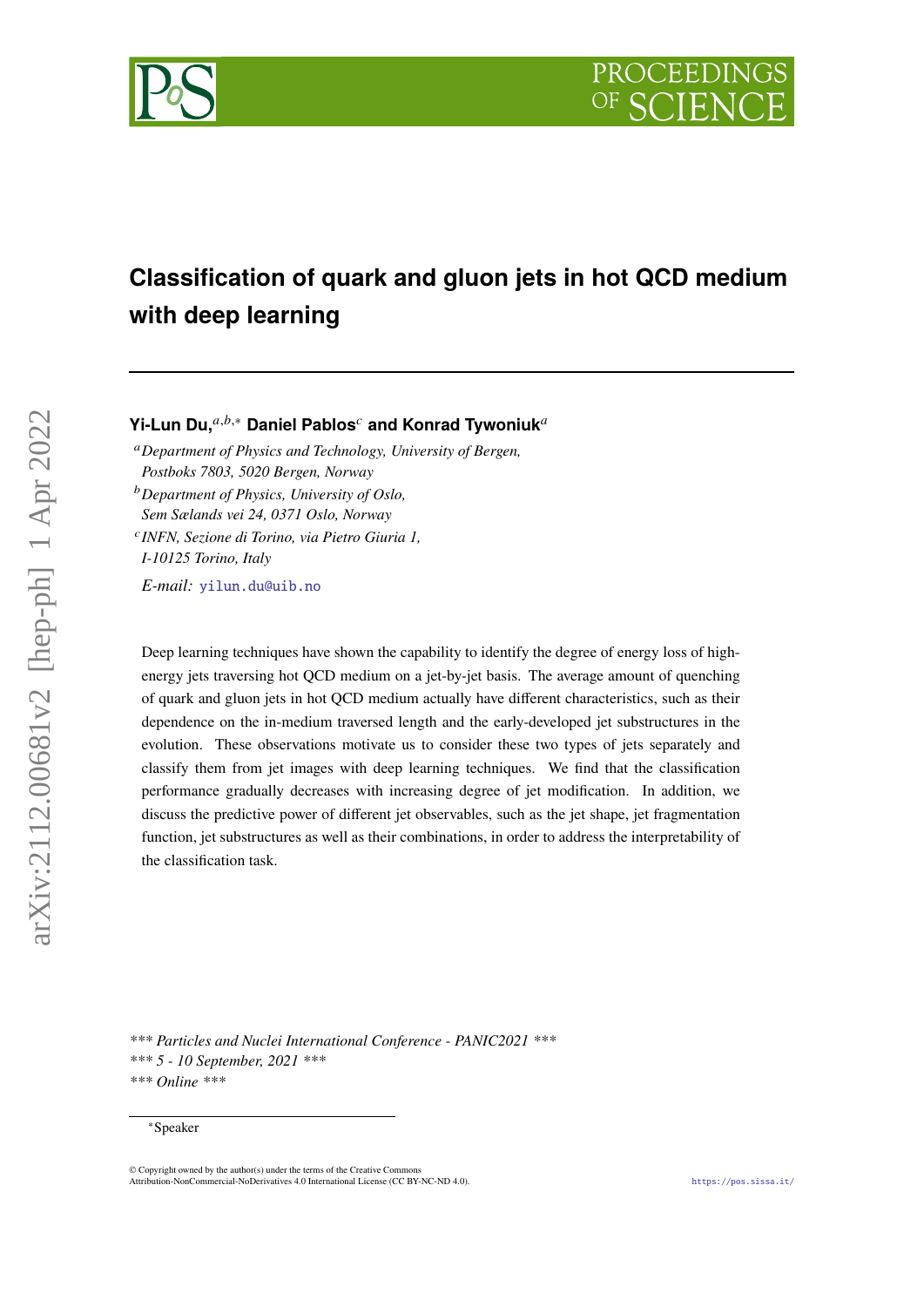### **1. Introduction**

The deconfined QCD matter created in heavy-ion collisions has been seen to behave as a strongly-coupled viscous fluid commonly known as the quark-gluon plasma (QGP). Jets, collimated sprays of hadrons generated in a hard QCD process, are witnesses to the evolution of the QGP. Partons from the jet interact with the hot medium, losing energy and experiencing a variety of modifications, known as jet quenching phenomena. The observed high-energy hadrons and jets can therefore be used as probes with which to extract the transport properties of the QGP. In our previous work [\[1,](#page-4-0) [2\]](#page-4-1), we use deep learning techniques to estimate, on a jet-by-jet basis, the amount of energy loss, quantified through the variable  $\chi \equiv p_T/p_T^{\text{initial}}$  suffered by jets in the QGP. Here,  $p_T$  is the transverse momentum of a given jet in the presence of a medium with cone size R, and  $p_T^{\text{initial}}$  is the transverse momentum of the *same* jet had there been no medium, see [\[1\]](#page-4-0) for further details. In this context, it would also be interesting to consider the species of the jet initiator. Quarkand gluon-initiated jets experience different evolutions, both in vacuum and in the medium. Their different microscopic processes lead to different splitting functions. The splitting angle as well as the phase space for the medium-induced radiative energy loss for gluon jets are larger on average. On the other hand, the in-medium traversed length dependence of quark and gluon parton energy loss is also different due to their different Casimirs. This motivates us to explore the differences between quark and gluon jets, and classify them. In the following, we first present their different quenching behavior. Then we use deep learning techniques to classify them and analyze the predictive power of the different jet observables. Finally, we summarize and conclude.

#### **2. Different quenching behavior**

In our previous work [\[1\]](#page-4-0), we generate approximately 250,000 jets at  $\sqrt{s} = 5.02$  ATeV for PbPb collisions at 0-5% centrality within the hybrid strong/weak coupling model [\[3\]](#page-4-2), with the single parameter  $\kappa_{sc}$  tuned to reproduce hadron and jet suppression at the LHC [\[4\]](#page-4-3). Reconstructed jets with FastJet 3.3.1 using anti- $k_T$  algorithm and  $R = 0.4$  are required to be within  $|\eta| < 2$  and to have

<span id="page-1-0"></span>

**Figure 1:** CNN prediction performance on quark (left) and gluon (right) jets. The green color represents the probability of predicted  $\chi^p$  given true  $\chi$  in 2-D histogram, where each column is self-normalized. The red line with error bar quantifies the average and standard deviation of the predicted  $\chi^p$  within the given true  $\chi$ .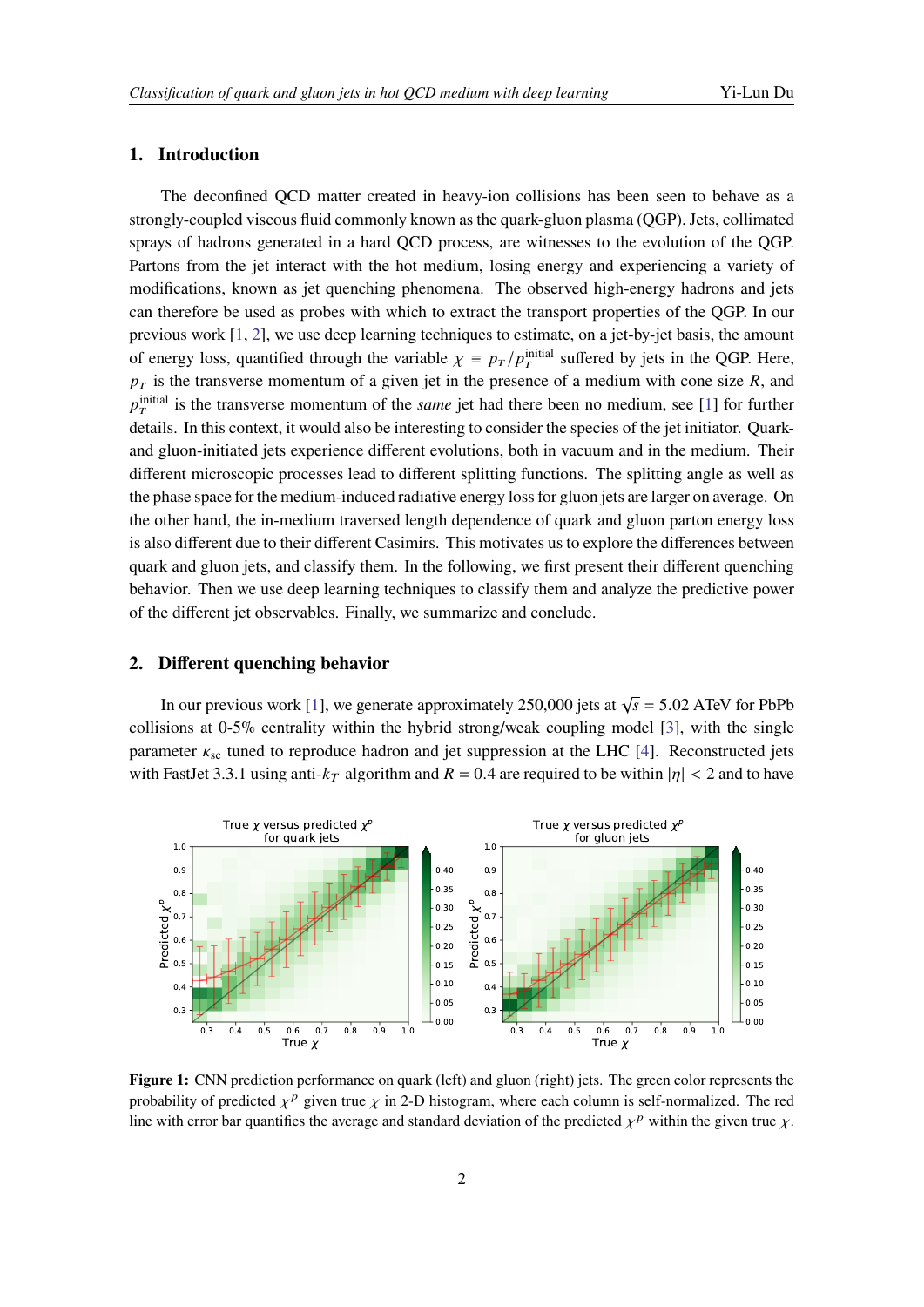momentum  $p_T^{\text{jet}} > 100$  GeV. In Fig. [1,](#page-1-0) we show the prediction performance of energy loss ratio  $\chi$ for quark and gluon jets, respectively. One can see that the performance is similar and the network has good compatibility.

<span id="page-2-0"></span>

**Figure 2:** Distributions of the in-medium traversed length of quark (left) and gluon (right) jets within different ranges of true values of  $\chi$ .

The evolution of quark and gluon jets in vacuum is simulated using PYTHIA 8.244. Their microscopic processes and splitting functions are different. Both the splitting angle as well as the available phase space that can trigger medium-induced radiation are larger, on average, for gluon jets. However, and differently to pQCD computations, the dependence of quark and gluon energy loss in holographic approaches is different only by the ratio of the Casimirs with a reduced power,  $(9/4)^{1/3}$  [\[5\]](#page-4-4). Therefore, gluons will lose only slightly more energy when traversing the same length. In Fig. [2,](#page-2-0) we show the in-medium traversed distance  $L$  distribution in the QGP for both quark and gluon jets, sliced in different  $\chi$  bins, where L is defined by the traverse momentum  $p_{Ti}$  weighted sum of traversed length  $L_i$  (in the fluid rest frame) of all the jets constituents, see Ref. [\[1\]](#page-4-0) for details. One can see that jet energy loss increases with the in-medium traversed length. The average energy loss of gluon jets is, as expected, more sensitive to the traversed length. We observe that if we can classify the quark and gluon jets successfully, it will help us pin down the correlation between  $L$  and the amount of energy loss, thereby pushing forward our jet tomographic study [\[2\]](#page-4-1). Another reason for distinguishing quark/gluon jets is to check the universality of energy loss for different processes, e.g. comparing dijet events (with a mix of quark- and gluon-initiated jets) with boson-jets (where the parton recoiling from the boson is predominantly a quark).

#### **3. Pre-analysis and Classification Results**

In Fig. [3,](#page-3-0) we show the average of  $p_T$ -normalized quark and gluon jet images in 5 different  $\chi$ bins. Here, all the jet images of  $33\times33$  size are rotated and flipped according to certain procedure – we defer the interested reader to Ref. [\[1\]](#page-4-0). One can see that with the increase of energy loss, quark and gluon jets show the same qualitative characteristics, i.e., there are more soft particles at large angles within the jet cone, which explains the compatibility of the aforementioned CNN for the energy loss prediction of quark and gluon jets. The smearing of the difference of jet substructures poses challenges to the task of classifying quark and gluon jets in the medium. In Fig. [4,](#page-3-1) we show the classification performance of quark and gluon jets with CNN, including the results of the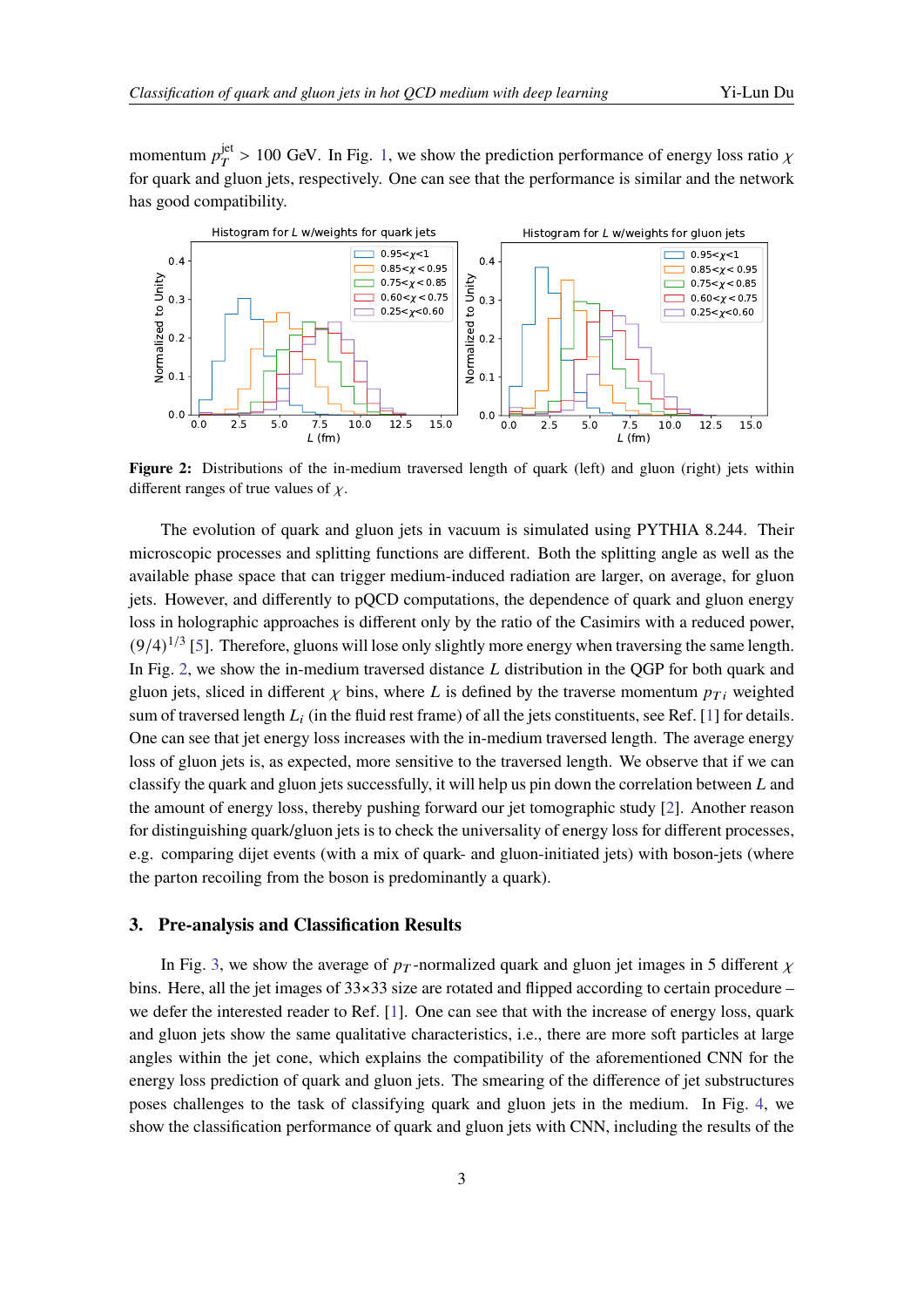<span id="page-3-0"></span>

**Figure 3:** The average of normalized quark (upper) and gluon (lower) jet image within 5 different  $\chi$  cut bins.

<span id="page-3-1"></span>

| Input (size)                  | Accuracy |
|-------------------------------|----------|
| Jet shape $(8)$               | $72.2\%$ |
| JFF(10)                       | $73.0\%$ |
| Jet features (7)              | 73.6%    |
| JFF, jet shape (18)           | 74.9%    |
| JFF, jet shape, features (25) | 75.8%    |
| Jet image $(33\times33)$      | $75.9\%$ |

Figure 4: ROC curves of quark efficiency versus gluon rejection for jets in pp collisions and jets in PbPb collisions for inclusive and sliced in  $\chi$  samples.

**Table 1:** Classification performance with different inputs. Jet features include: jet  $p_T$ ,  $z_g, n_{SD}, R_g, M, M_g$ , Multiplicity.

vacuum jets as well as the medium jets, inclusive and differential in  $\chi$ , which are characterized by the receiver operating characteristic curves (ROC curves). The  $x$ -axis is the quark jet receiving efficiency, while the  $y$ -axis is the gluon jet rejection efficiency. The identification of quark and gluon jets by the network varies with the classification threshold given by the output of the network. The closer the area under the ROC curves (AUC) is to 1, the more successful the classification task is. Here, the architecture of the CNN is very similar to the one used in Ref. [\[1\]](#page-4-0). Overall, the classification accuracy of quark and gluon jets in the medium is a bit lower than that in the vacuum, which agrees with Ref. [\[6\]](#page-4-5), and its relative decrease depends on the fraction of the quenched jets. This is consistent with the observation made from the results of the classification for medium jets with different  $\chi$ , i.e., the greater the energy loss is, the more difficult the classification becomes.

In addition to employing jet images as input, we also use some jet observables and their combinations as inputs to a fully-connected neural network to perform the same classification task